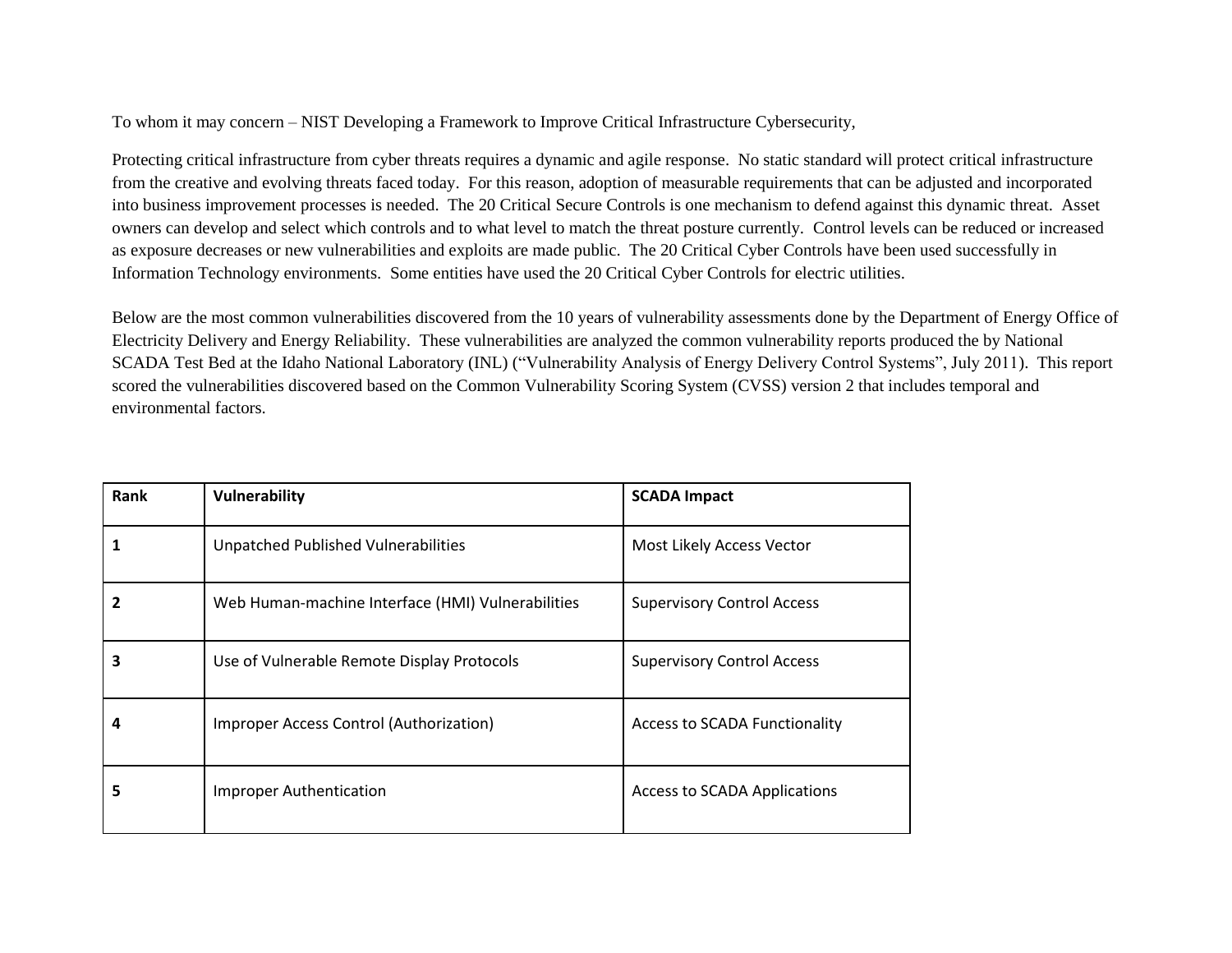| 6  | <b>Buffer Overflows in SCADA Services</b>                      | <b>SCADA Host Access</b>           |
|----|----------------------------------------------------------------|------------------------------------|
|    | SCADA Data and Command Message Manipulation and<br>Injection   | <b>Supervisory Control Access</b>  |
| 8  | <b>SQL Injection</b>                                           | Data Historian Access              |
| 9  | Use of Standard IT Protocols with Clear-text<br>Authentication | <b>SCADA Credentials Gathering</b> |
| 10 | Unprotected Transport of SCADA Application Credentials         | <b>SCADA Credentials Gathering</b> |

Table 1 – Top 10 SCADA Vulnerabilities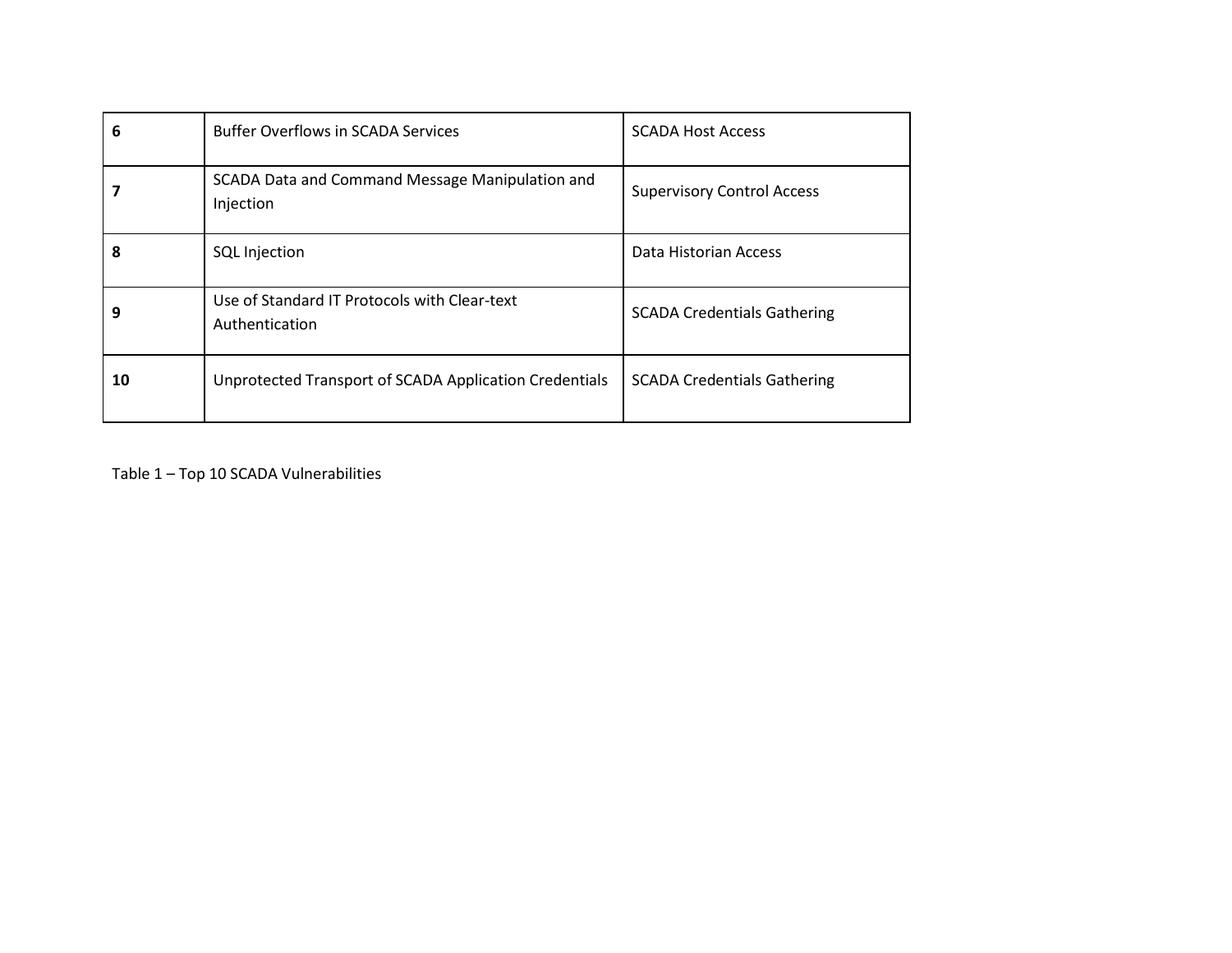Below is the analysis of the most common vulnerabilities in SCADA mapped against the 20 Critical Security Controls. The control priorities change - due to feasibility to incorporate and other factors. Penetration testing to discover the most likely attack vector has a higher priority in these control environments than applying anti-virus (malware defenses) since some of those applications many not fit in legacy systems. Securing configurations for software and equipment and continuous vulnerability assessment is problematic for control systems hence the lower ranking. Controlled access, boundary defenses and limiting services is feasible and ranks higher than the traditional IT application of the 20 critical controls. Skill set is rating high for the need for response.

|                | <b>20 Critical Security</b><br>Control                                            | <b>Attack</b><br><b>Mitigation</b><br><b>Ranking</b> | <b>INL</b><br>Control<br>System<br><b>Ranking</b> | <b>Challenges</b>                                                                                                                                                     | <b>Related Common Control System</b><br><b>Vulnerabilities</b>                                         |
|----------------|-----------------------------------------------------------------------------------|------------------------------------------------------|---------------------------------------------------|-----------------------------------------------------------------------------------------------------------------------------------------------------------------------|--------------------------------------------------------------------------------------------------------|
| $\mathbf{1}$   | Inventory of<br>Authorized and<br><b>Unauthorized Devices</b>                     | Very High                                            | High                                              | Feasibility - shared equipment at<br>geographically disperse locations                                                                                                | 4- Improper Access Control                                                                             |
| $\overline{2}$ | Inventory of<br>Authorized and<br>Unauthorized Software                           | Very High                                            | High                                              | Feasibility - most providers do not<br>know the full integration affects of<br>settings for security configuration                                                    | 1-Unpatched Published<br>Vulnerabilities                                                               |
| 3              | <b>Secure Configuration</b><br>for SW, SW on Laptops,<br><b>WS and Servers</b>    | <b>Very High</b>                                     | <b>Medium</b><br>or Low                           | Feasibility - most providers do not<br>know the full integration affects of<br>settings for security configuration<br>and the added complexity of<br>embedded devices | 2-Web HMI Vulnerabilities<br>4- Improper Access Control<br>5- Improper Authentication<br>8- SQL Inject |
| 4              | <b>Continuous</b><br><b>Vulnerability</b><br><b>Assessment and</b><br>Remediation | <b>Very High</b>                                     | <b>Medium</b><br>or Low                           | Feasibility of patching on a 24/7<br>application                                                                                                                      | 1-Unpatched Published<br><b>Vulnerabilities</b>                                                        |
| 5              | <b>Malware Defenses</b>                                                           | High<br>Medium                                       |                                                   | Feasibility Embedded Systems -<br>Guidance from NIST and NERC CIP                                                                                                     | N/A                                                                                                    |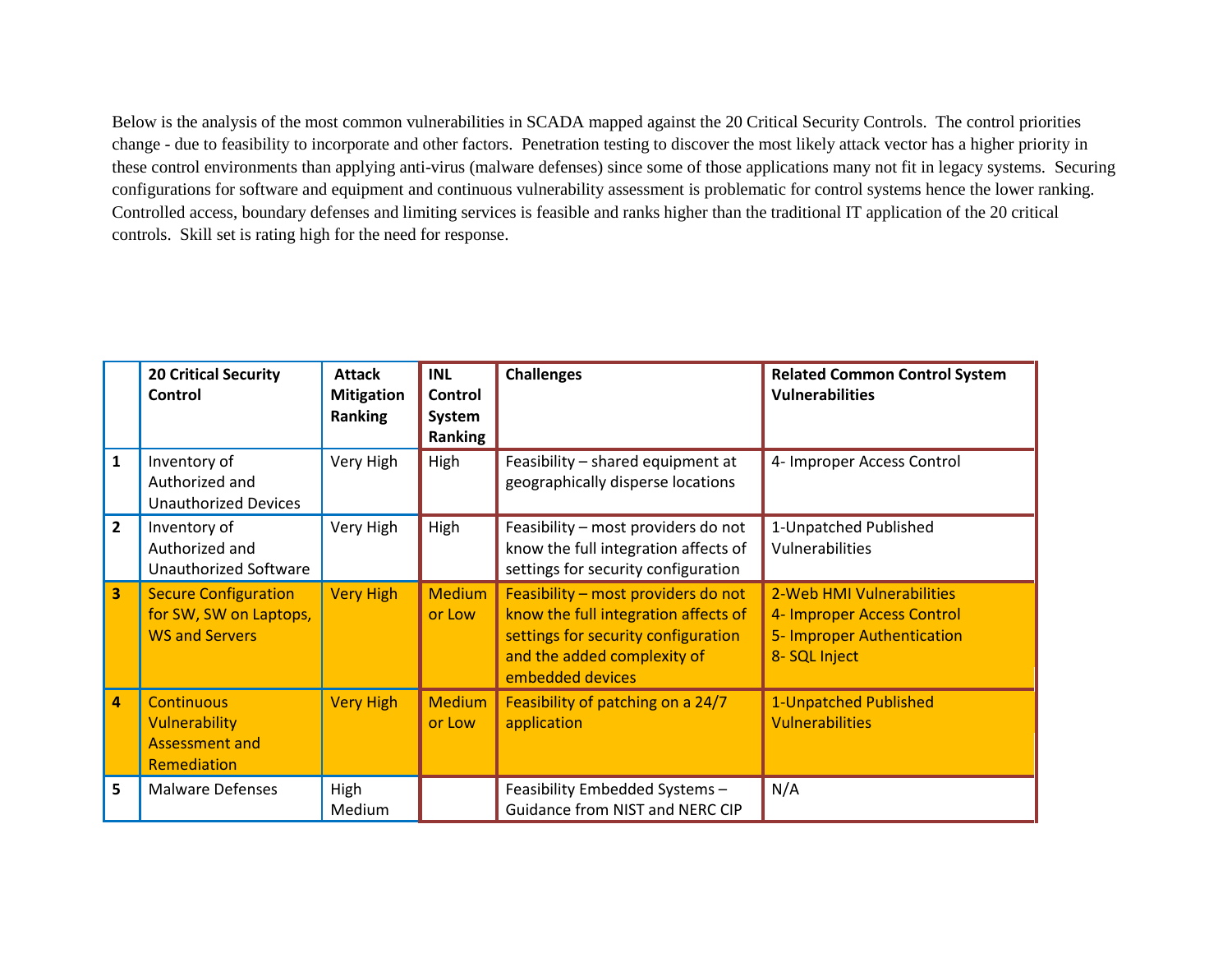|                         | <b>20 Critical Security</b><br><b>Control</b>                                                         | <b>Attack</b><br><b>Mitigation</b><br>Ranking | <b>INLICS</b><br><b>Ranking</b> | <b>Challenges</b>                                                                                                                                                         | <b>Related Common Control System</b><br><b>Vulnerabilities</b>                                                                                                                                                                                                                                                                                                              |
|-------------------------|-------------------------------------------------------------------------------------------------------|-----------------------------------------------|---------------------------------|---------------------------------------------------------------------------------------------------------------------------------------------------------------------------|-----------------------------------------------------------------------------------------------------------------------------------------------------------------------------------------------------------------------------------------------------------------------------------------------------------------------------------------------------------------------------|
| 6                       | <b>Application Software</b><br>Security                                                               | High                                          |                                 | Legacy and new<br>applications mixed in<br>most infrastructures                                                                                                           | All                                                                                                                                                                                                                                                                                                                                                                         |
| $\overline{\mathbf{z}}$ | <b>Wireless Device</b><br>Control                                                                     | High                                          |                                 | Ubiquitous in<br>distribution energy -<br>exists in many different<br>configurations for one<br>installation                                                              | 4-Improper Access Control/Authorization<br>5- Improper Authentication<br>7- SCADA Data Command Message<br>Manipulation and Injection<br>9-Use of Standard IT Protocols with Clear-text<br>Authentication<br>10-Unprotected Transport of SCADA<br><b>Application Credentials</b>                                                                                             |
| 8                       | Data Recovery<br>Capability                                                                           | Medium                                        | Medium<br>High                  | Forensics to support<br>incident response<br>needed. Infrastructure<br>configuration data leaks<br>primary concern. Open<br>source analysis and<br>egress filtering used. | N/A                                                                                                                                                                                                                                                                                                                                                                         |
| 9                       | <b>Security Skills</b><br><b>Assessment and</b><br><b>Appropriate Training to</b><br><b>Fill Gaps</b> | <b>Medium</b>                                 | Very<br><b>High</b>             | <b>Tailored nature of</b><br>installations requires<br>specialized skill sets                                                                                             | N/A                                                                                                                                                                                                                                                                                                                                                                         |
| 10                      | <b>Secure Configurations</b><br>for Network Devices<br>such as FW, Routers<br>and Switches            | High<br>Medium                                |                                 | Whitelist used often due<br>to static nature of most<br>networks                                                                                                          | 1-Unpatched Published Vulnerabilities<br>3-Use of Vulnerable Remote Display Protocols<br>4-Improper Access Control/Authorization<br>5-Improper Authentication<br>7-SCADA Data and Command Message<br>Manipulation and Injection<br>9-Use of Standard IT Protocols with Clear-text<br>Authentication<br>10-Unprotected Transport of SCADA<br><b>Applications Credentials</b> |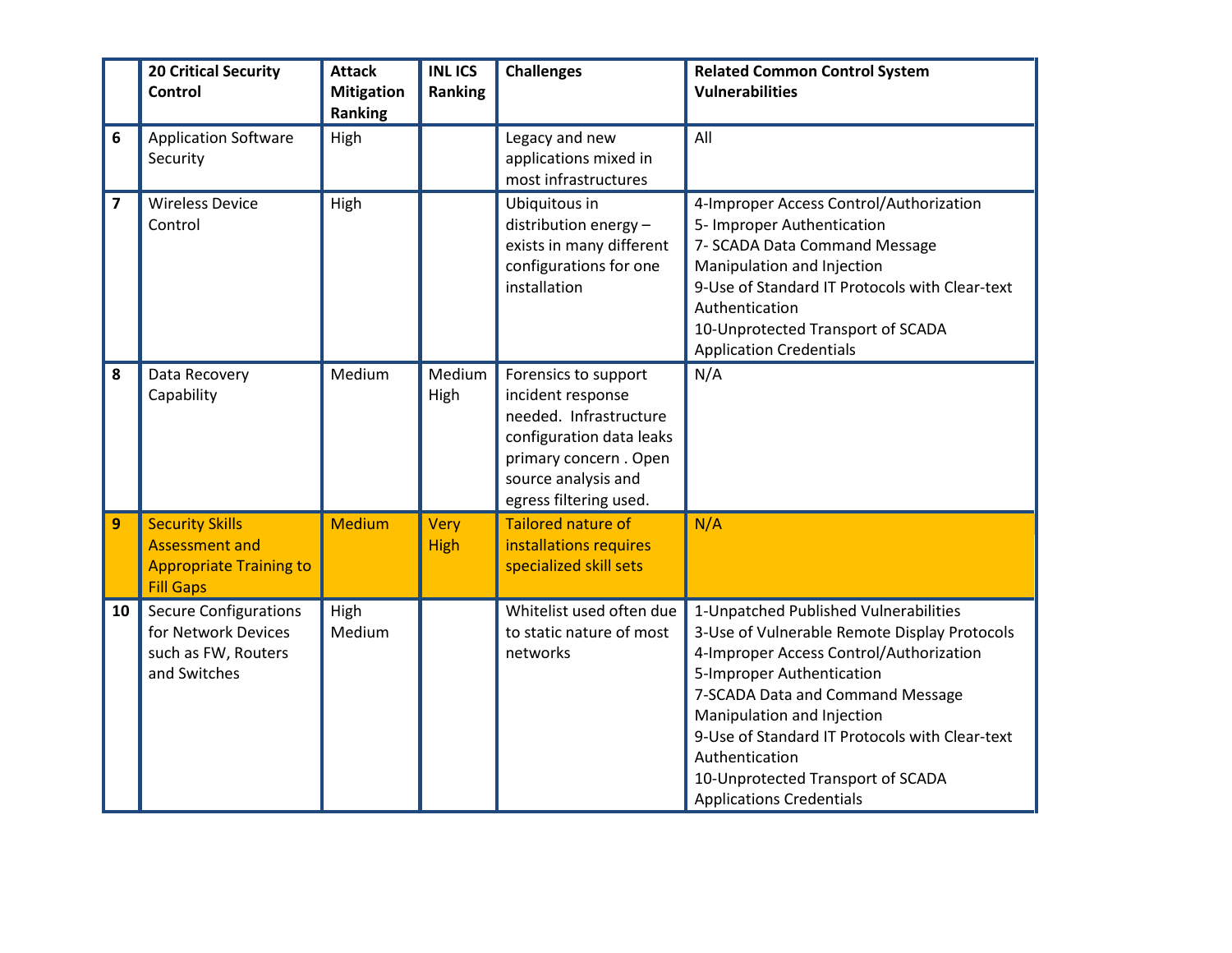|    | <b>20 Critical Security</b><br><b>Control</b>                                       | <b>Attack</b><br><b>Mitigation</b><br>Ranking | <b>INL</b><br>Control<br>System<br>Ranking | <b>Challenges</b>                                                                                                                                              | <b>Related Common Control System</b><br><b>Vulnerabilities</b>                                                                                                                                                                                                                                                                                         |
|----|-------------------------------------------------------------------------------------|-----------------------------------------------|--------------------------------------------|----------------------------------------------------------------------------------------------------------------------------------------------------------------|--------------------------------------------------------------------------------------------------------------------------------------------------------------------------------------------------------------------------------------------------------------------------------------------------------------------------------------------------------|
| 11 | <b>Limitation and Control</b><br>of Network Ports,<br><b>Protocols and Services</b> | <b>High</b><br><b>Medium</b>                  | Very<br><b>High</b>                        | <b>Static nature of inner</b><br>control system<br>configurations allows for<br>more limitations on<br>services ports and<br>protocols                         | No longer an assessment focus                                                                                                                                                                                                                                                                                                                          |
| 12 | Controlled Use of<br>Administrative<br>Privileges                                   | High<br>Medium                                |                                            | Feasibility - few control<br>systems applications are<br>maintained with roles<br>and privileges down to<br>control functions                                  | 4-Improper Access Control/Authorization<br>5-Improper Authentication                                                                                                                                                                                                                                                                                   |
| 13 | <b>Boundary Defense</b>                                                             | <b>High</b><br><b>Medium</b>                  | Very<br><b>High</b>                        | <b>Isolation of control</b><br>system configurations<br>from external and<br>reliance on highly<br>distributed devices<br>required Boundary<br><b>Defenses</b> | 3-Use of Vulnerable Remote Display Protocols<br>4-Improper Access Control/Authorization<br><b>5-Improper Authentication</b><br><b>7-SCADA Data and Command Message</b><br><b>Manipulation and Injection</b><br>9-Use of Standard IT Protocols with Clear-text<br>Authentication<br>10-Unprotected Transport of SCADA<br><b>Application Credentials</b> |
| 14 | Maintenance,<br>Monitoring and<br>Analysis of Security<br><b>Audit Logs</b>         | Medium                                        |                                            | Feasibility of<br>coordinating logs                                                                                                                            | N/A                                                                                                                                                                                                                                                                                                                                                    |
| 15 | <b>Controlled Access</b><br><b>Based on the Need to</b><br><b>Know</b>              | <b>Medium</b>                                 | <b>High</b>                                | Feasibility - few control<br>systems applications are<br>maintained with roles<br>and privileges - legacy<br>systems not built for                             | 4-Improper Access Control/Authorization<br><b>5-Improper Authentication</b><br><b>7-SCADA Data and Command Message</b><br><b>Manipulation and Injection</b>                                                                                                                                                                                            |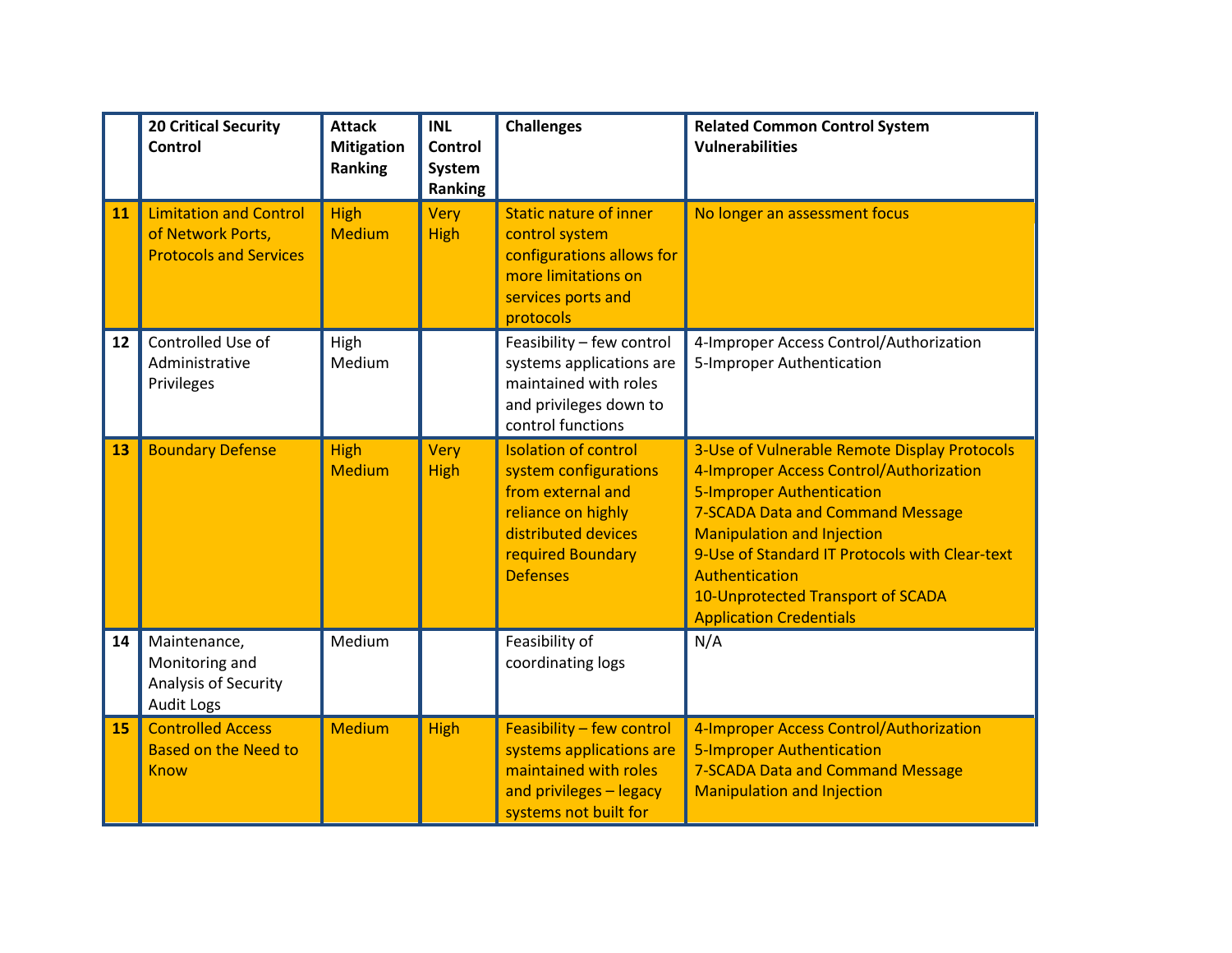|    |                                               |                                                      |                                            | <b>RBAC.</b> Authentication<br>on communication is<br>top weakness                                                                                                                                                                                                              |                                                                                                                                                                                                                                                                                               |
|----|-----------------------------------------------|------------------------------------------------------|--------------------------------------------|---------------------------------------------------------------------------------------------------------------------------------------------------------------------------------------------------------------------------------------------------------------------------------|-----------------------------------------------------------------------------------------------------------------------------------------------------------------------------------------------------------------------------------------------------------------------------------------------|
|    | <b>20 Critical Security</b><br>Control        | <b>Attack</b><br><b>Mitigation</b><br><b>Ranking</b> | <b>INL</b><br>Control<br>System<br>Ranking | <b>Challenges</b>                                                                                                                                                                                                                                                               | <b>Related Common Control System</b><br><b>Vulnerabilities</b>                                                                                                                                                                                                                                |
| 16 | <b>Account Monitoring</b><br>and Control      | Medium                                               |                                            | Feasibility with limited<br><b>RBAC</b>                                                                                                                                                                                                                                         | N/A                                                                                                                                                                                                                                                                                           |
| 17 | <b>Data Loss Prevention</b>                   | <b>Medium</b><br>Low                                 | High                                       | <b>Transient nature of</b><br>control signals changes<br>focus to set point<br>configurations and other<br>configuration specific<br>data for loss prevention<br>- exception process<br>intellectual property.<br>Egress filtering used.<br><b>Historian databases</b><br>used. | 9-Use of Standard IT Protocols with Clear-text<br>Authentication<br>10-Unprotected Transport of SCADA<br><b>Application Credentials</b>                                                                                                                                                       |
| 18 | <b>Incident Response</b><br><b>Capability</b> | <b>Medium</b>                                        | Very<br><b>High</b>                        | <b>Reliability and</b><br>availability of critical<br>infrastructure may<br>demand up time in the 5<br>9's<br><b>Where's Forensics?</b>                                                                                                                                         | N/A                                                                                                                                                                                                                                                                                           |
| 19 | <b>Secure Network</b><br><b>Engineering</b>   | Low                                                  | Very<br><b>High</b>                        | Lack of physical control<br>of most end device<br>requires robust network<br>designs and barriers                                                                                                                                                                               | <b>3-Use of Vulnerable Remote Display Protocols</b><br>4-Improper Access Control/Authorization<br><b>5-Improper Authentication</b><br><b>7-SCADA Data and Command Message</b><br><b>Manipulation and Injection</b><br>9-Use of Standard IT Protocols with Clear-text<br><b>Authentication</b> |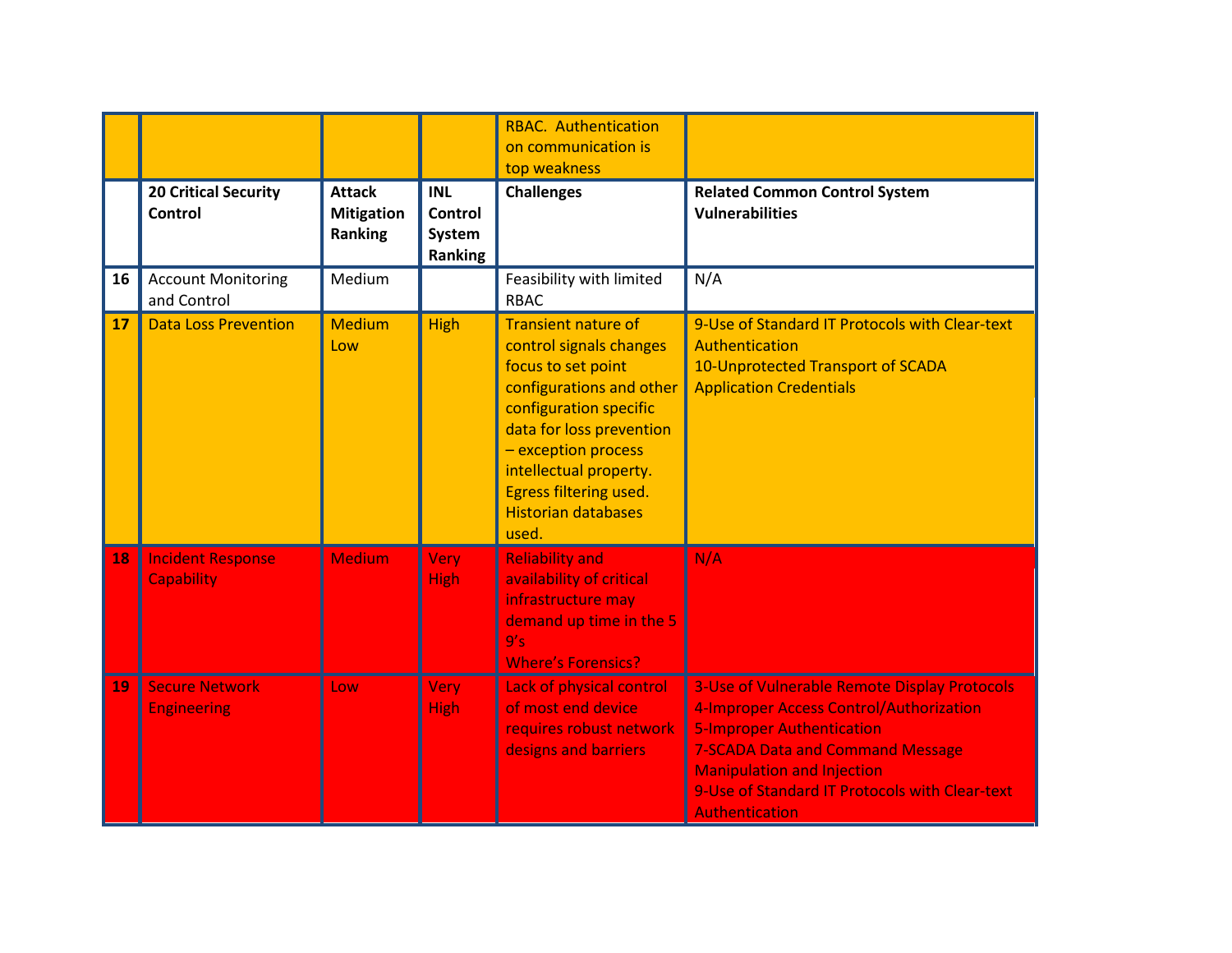|    |                                                           |            |      |                                                                                                                              | 10-Unprotected Transport of SCADA<br><b>Application Credentials</b> |
|----|-----------------------------------------------------------|------------|------|------------------------------------------------------------------------------------------------------------------------------|---------------------------------------------------------------------|
| 20 | <b>Penetration Tests and</b><br><b>Red Team Exercises</b> | <b>Low</b> | High | <b>Penetration tests and</b><br>red team exercises are<br>useful tools to identify<br>the weakest parts of<br>configurations | <b>All</b>                                                          |

Further analysis of the 20 Critical Security Controls deals with the most sensitive critical infrastructures for nuclear generation facilities.

For control system architectures, where maintenance of components that are 20 years old is common, some of these controls are more difficult to implement. Preliminary analysis applying these cyber security defensive controls to industrial control systems has been done with a change in the ranking of the controls based on feasibility (lack of quick patching) and priority to known security defenses in a mainly static and deterministic environment.

The bottom three priorities in the 20 critical security controls become the top.

- 1) Secure Network Engineering due to the lack of ability to patch in an operational environment, understanding and maintain the network security is paramount.
- 2) Incident Response Capability Safety and operations in a nuclear facility dictate all activity, incident response during a cyber event cannot be managed by an outside entity.
- 3) Penetration Tests and Red Team Exercises until the configurations are so agile to allow continuous patching in an operational environment, periodic penetration test are needed to validate the most likely attack path. These attack paths or opportunities for an adversary to gain access change as the tactics, techniques and procedures (TTP) evolve.
- 4) Secure Skills Assessment and Appropriate Training to Fill Gap Creativity and agile response are needed to respond to cyber attacks investment in skills development is critical.
- 5) Limitation and Control of Network Ports, Protocols and Services to reduce the attack surface.
- 6) Boundary Defenses Needed in conjunction with the secure network design and limitation on ports and services.
- 7) Secure Configurations for Network Devices such as Firewalls, Routers and Switches again needed in conjunction to secure network design, limitations on ports and boundary defenses.